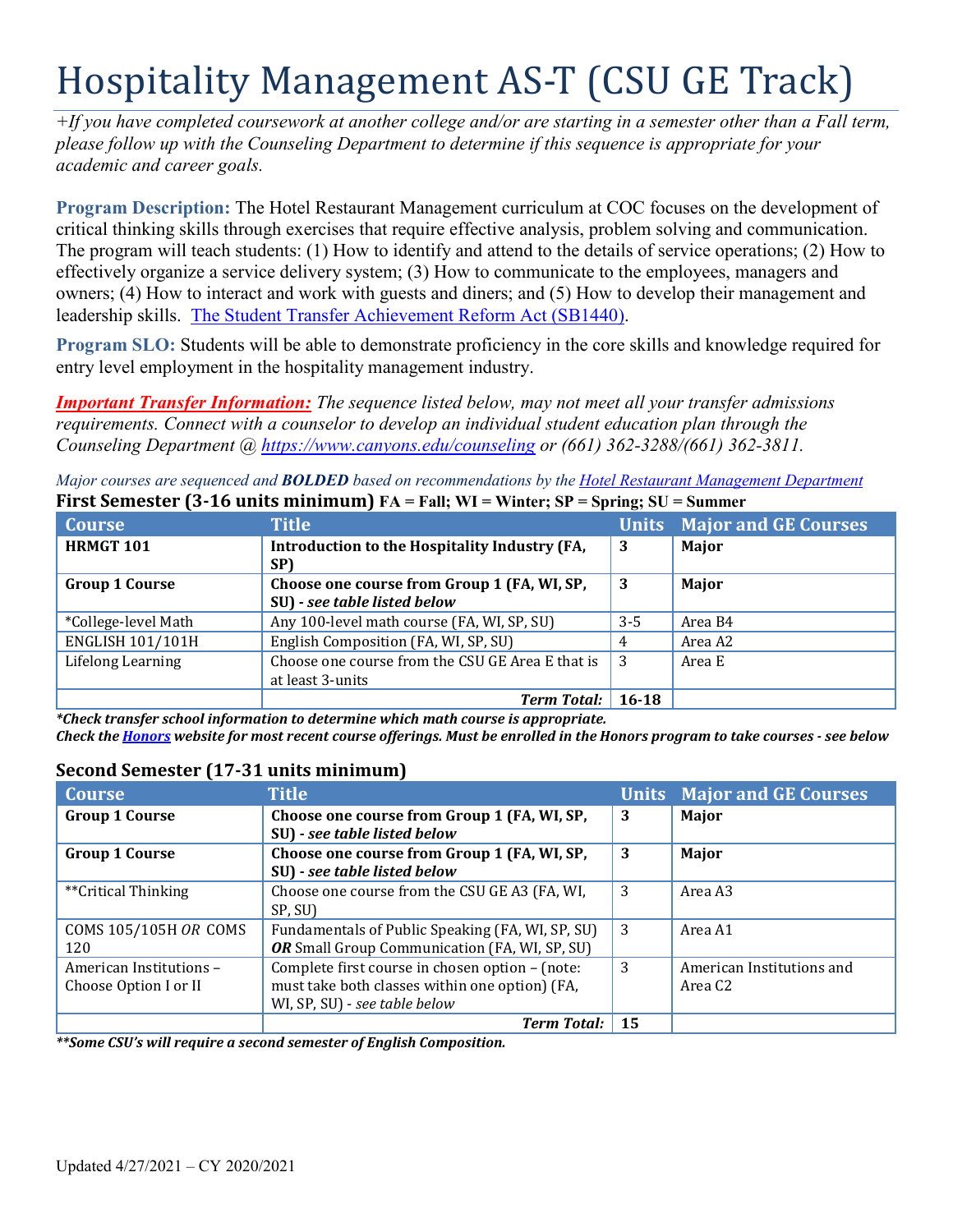## **Intersession I (32-34 units minimum)**

| <b>Course</b>                                                              | Title                                                                                                                                                                |    | Units Major and GE Courses |
|----------------------------------------------------------------------------|----------------------------------------------------------------------------------------------------------------------------------------------------------------------|----|----------------------------|
| <b>Group 2 Course-</b><br><b>Department Recommends</b><br><b>HRMGT 102</b> | Choose one course from Group 2 (FA, WI, SP,<br>SU) - see table listed below. Department<br><b>Recommends Introduction to the Tourism</b><br><b>Industry (WI, SU)</b> | -3 | Major                      |
|                                                                            | <b>Term Total:</b> 3                                                                                                                                                 |    |                            |

### **Third Semester (35-49 units minimum)**

| <b>Course</b>             | <b>Title</b>                                                                                         | <b>Units</b> | <b>Major and GE Courses</b> |
|---------------------------|------------------------------------------------------------------------------------------------------|--------------|-----------------------------|
| <b>Physical Science</b>   | Choose one course from CSU GE Area B1 (if not                                                        | $3-4$        | Area B1 (and B3)            |
|                           | taking the corresponding lab, will need to add a lab<br>to the Life Science course) (FA, WI, SP, SU) |              |                             |
| Arts OR Humanities        | Choose one course from either CSU GE Area C1 or<br>$C2$ (FA, WI, SP, SU)                             | 3            | Area C1 or C2               |
| American Institutions     | Complete second course in chosen option - (note:                                                     | 3            | American Institutions and   |
|                           | must take both classes within one option) (FA, WI,<br>SP, SU) - see table below                      |              | Area D                      |
| Arts Course               | Choose one course from the CSU GE Area C1 (FA,<br>WI, SP, SU)                                        | 3            | Area C1                     |
| CSU Elective - Department | Choose any CSU transferable course (FA, WI, SP,                                                      | 3            | Elective                    |
| Recommends HRMGT Course   | SU) - Department Recommends a HRMGT Course                                                           |              |                             |
|                           | <b>Term Total:</b>                                                                                   | $15 - 16$    |                             |

## **Fourth Semester (49-61 units minimum)**

| <b>Course</b>                | <b>Title</b>                                     | <b>Units</b> | <b>Major and GE Courses</b> |
|------------------------------|--------------------------------------------------|--------------|-----------------------------|
| Group 2 Course -             | Choose one course from Group 2 (FA, WI, SP,      | 3            | Major                       |
| <b>Department Recommends</b> | SU) - see table listed below. Department         |              |                             |
| <b>HRMGT 275</b>             | <b>Recommends Hotel and Restaurant Sales and</b> |              |                             |
|                              | <b>Marketing (SP)</b>                            |              |                             |
| Life Science                 | Choose one course from CSU GE Area B2 (if not    | $3-4$        | Area B2 (and B3)            |
|                              | taking the corresponding lab, will need to add a |              |                             |
|                              | lab to the Physical Science category)            |              |                             |
| Social Science               | Choose one course from CSU GE Area D (FA, WI,    | 3            | Area D                      |
|                              | SP, SU)                                          |              |                             |
| Social Science               | Choose one course from CSU GE Area D (FA, WI,    | 3            | Area D                      |
|                              | SP, SU)                                          |              |                             |
|                              | <b>Term Total:</b>                               | 12-13        |                             |

## **Total Units: 61+**

#### **Group 1** – **Choose three courses from the following for a total of nine units:**

| <b>ECON 202/202H</b> | Microeconomics (FA, WI, SP, SU)                     |  |
|----------------------|-----------------------------------------------------|--|
| <b>HRMGT 150</b>     | <b>Introduction to Hotel/Resort Operations (FA)</b> |  |
| <b>HRMGT 210</b>     | <b>Hotel and Restaurant Law (SP)</b>                |  |
| <b>HRMGT 220</b>     | <b>Restaurant Operations (FA)</b>                   |  |
| <b>HRMGT 225</b>     | <b>Food Service Sanitation and Safety (FA)</b>      |  |

#### **Group 2 – Choose two courses from the following for six to nine units:**

| <b>BUS 201</b>       | Principles of Accounting I (FA, SP, SU)         |  |
|----------------------|-------------------------------------------------|--|
| <b>BUS 211</b>       | Business Law (FA, WI, SP, SU)                   |  |
| <b>HRMGT 102</b>     | Introduction to the Tourism Industry (WI, SU)   |  |
| <b>HRMGT 275</b>     | Hotel and Restaurant Sales and Marketing (SP)   |  |
| <b>MATH 140/140H</b> | <b>Introductory Statistics (FA, WI, SP, SU)</b> |  |